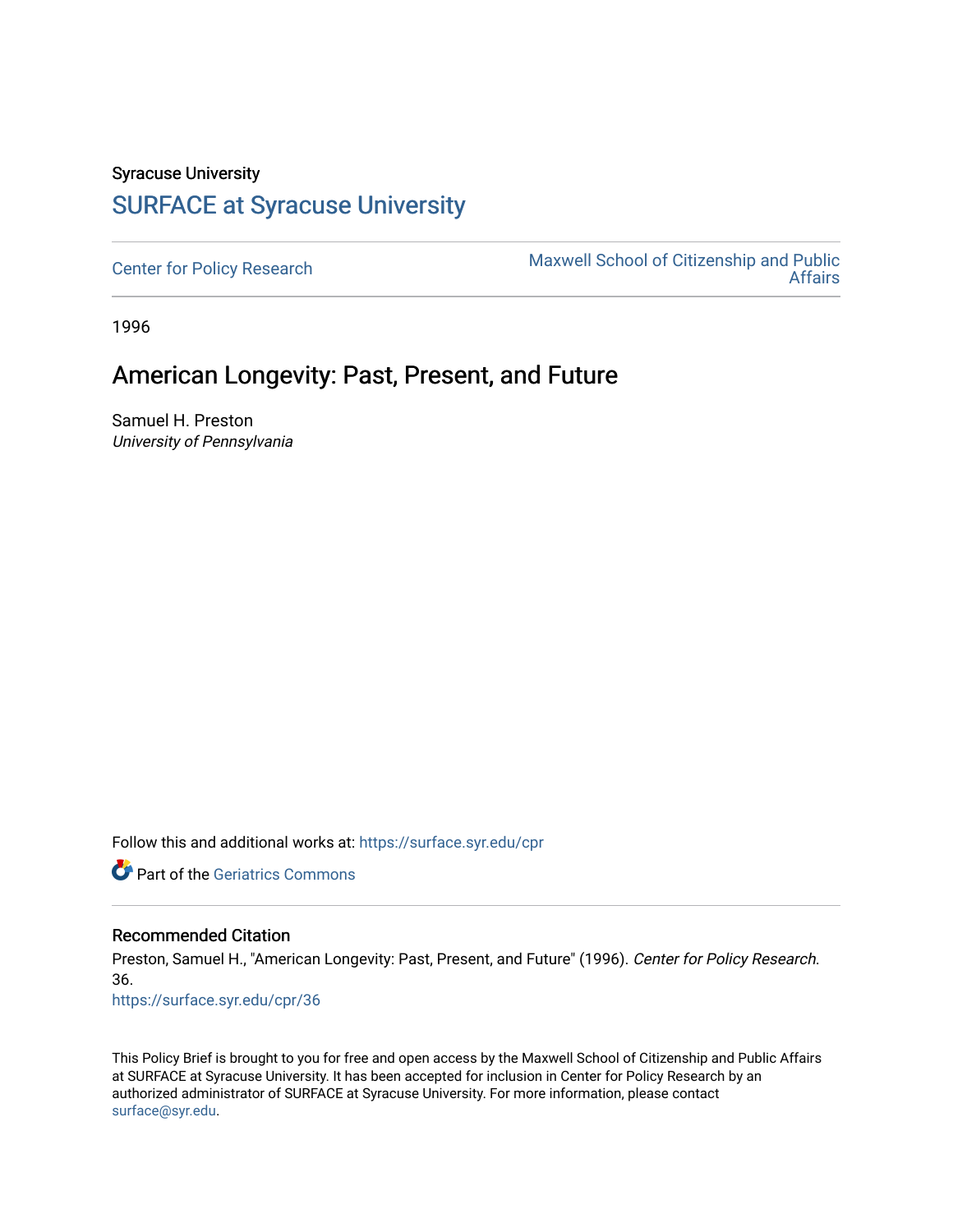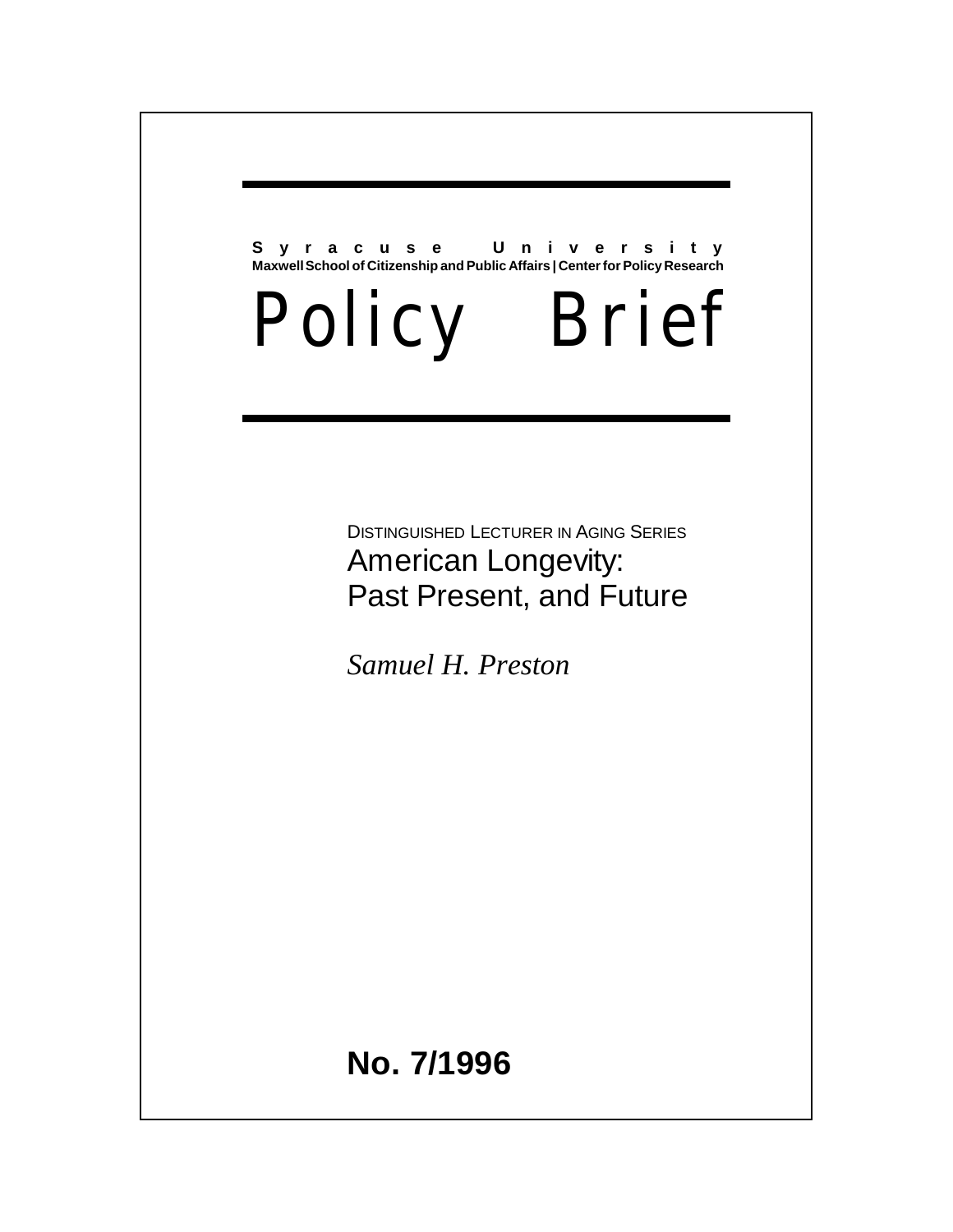**Samuel Preston** is Frederick J. Warren Professor of Demography at the University of Pennsylvania and Director of its Population Studies Center. A 1968 Ph.D. in Economics from Princeton University, he has also been a faculty member at the University of California, Berkeley, and the Universi ty of Washington. He is past president of the Population Association of America and is a member of the National Academy of Sciences, where he chaired the Committee on Population.

The Policy Brief series is a collection of essays on current public policy issues in aging, health, income security, metropolitan studies and related research done by or on behalf of the Center for Policy Research at the Maxwell School of Citizenship and Public Affairs.

Single copies of this publication may be obtained at no cost from the Center for Policy Research, Maxwell School, 426 Eggers Hall, Syracuse, NY 13244-1090.

© 1996, Syracuse University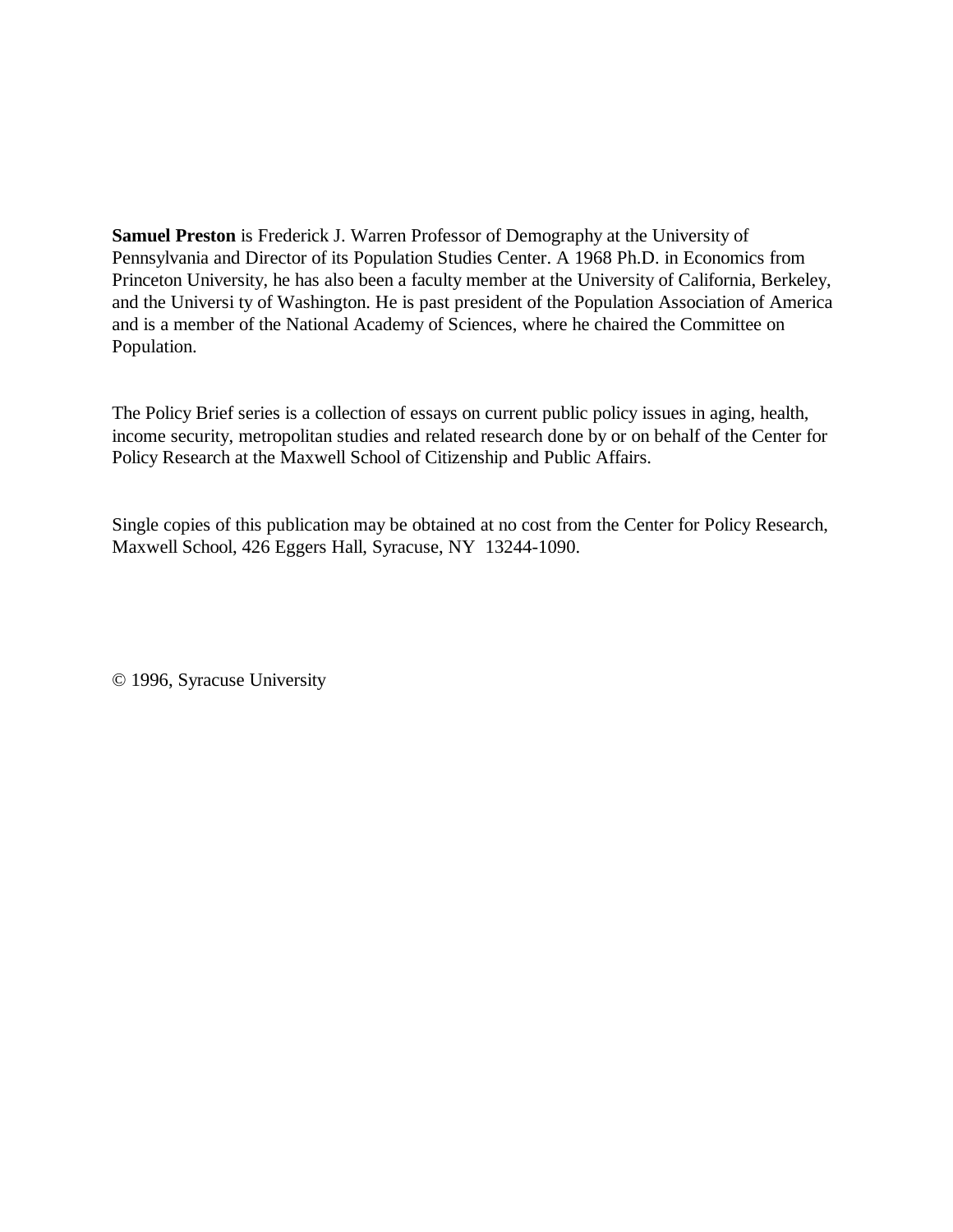# **American Longevity: Past, Present, and Future**

## *Samuel H. Preston*

A new book by Julian Simon that he modestly calls *The State of Humanity* devotes its first three chapters to longevity. I believe that this emphasis is proper. How long we live, and how long members of our families and social groups live, is extraordinarily important to us. It's not a subject of daily discussion, but it would be if we were threatened with a return to earlier conditions. Unfortunately, the subject of longevity falls between the cracks of academe and has received far less attention than it warrants.

We are all aware, at least dimly, that people are living longer than they used to. The numbers are impressive: at the turn of the century, life expectancy at birth in the United States was 48 years; it's now 76 years. Since life expectancy during the Stone Age was in the range of 20 to 30 years, it is clear that a majority of the cumulative advances have taken place in the short span of the 20th century. Without the improvements during this century, half of us would not be here: a quarter of the present U.S. population would have been born and died, and another quarter would never have been born because of the pre-reproductive death of a mother, grandmother, or great grandmother (White and Preston 1996). In developing countries, nearly all of the improvements in longevity have occurred in this century.

How these gains were achieved has important implications for public policy; how large future gains will be is the single most important area of uncertainty affecting the fiscal viability of our "old age welfare state." These are the two related issues that I focus on in this policy brief.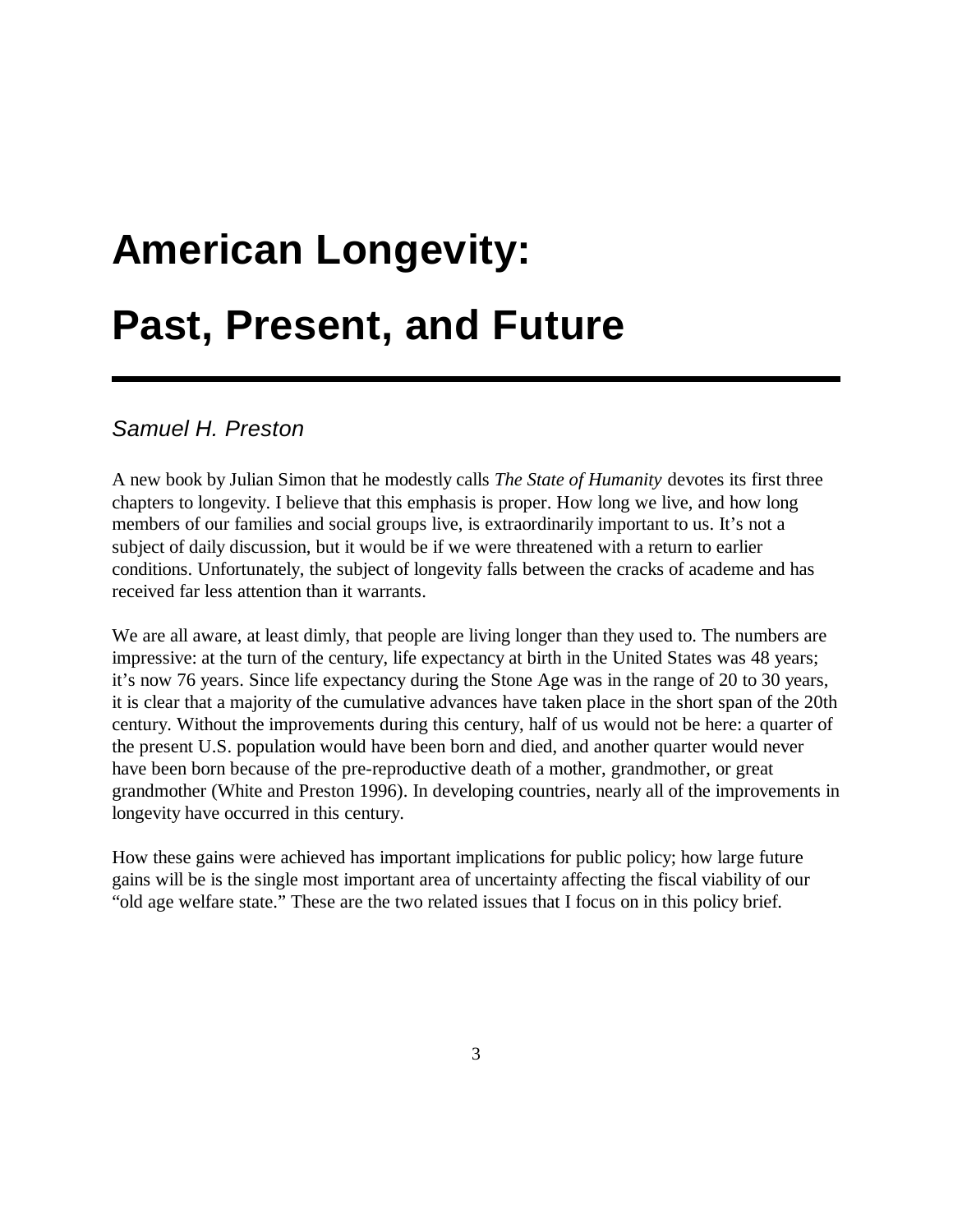## **The Sources of Gains in U.S. Longevity**

There are basically three explanations of the gains that have occurred. One, probably favored by most lay people, is that the advances are primarily a product of *Big Medicine*: doctors and hospitals, drugs and therapies. This explanation is almost certainly wrong. It was effectively demolished by Thomas McKeown (1976), a British medical historian studying the much better mortality records available in England and Wales. He showed that the mortality decline was primarily attributable to declines in infectious and parasitic diseases and that, for disease after disease, the bulk of the decline had occurred before any medicine or therapy was available to combat the disease. One of his figures is reproduced in Figure 1. Tuberculosis, the single most important disease, had declined by some 80% before effective medical intervention was available. This type of demonstration has been repeated for the United States.

McKeown argued that, if it wasn't medicine, it must have been standards of living. In particular, he attributed the bulk of the mortality decline to improved nutrition. Unfortunately, he presented no direct evidence about nutrition's role and his process-of-elimination reasoning failed to eliminate some obvious alternatives.

Recently joining forces with McKeown is Robert Fogel, an economic historian and Nobel laureate. Fogel (e.g., 1994) *does* present direct evidence about the role of nutrition. However, it's evidence about nutritional status rather than nutritional intake or diet. Fogel presents indisputable evidence about the rise in heights during this century and introduces data from Norway showing that taller people live longer. The strength of this relationship is such, he argues, that one can "explain" the majority of the gain in longevity since 1870 by reference to rising heights.

I don't find this argument convincing because I believe that height and mortality are joint products of the same set of influences, rather than causally related to one another. In addition to diet, both are profoundly affected by the disease environment of childhood. The most careful studies of child growth patterns have been done at the Institute for Nutrition in Central America and Panama (INCAP). Children in this region have diarrheal disease approximately a third of the time. The director of INCAP, Leonardo Mata, summarized his multivariate analysis of child growth patterns in the following way:

Factors of great significance for growth are infection and infectious diseases. Their role in the pathogenesis of malnutrition and growth retardation is readily apparent from the wealth of clinical and epidemiological evidence presented in past chapters and from the statistical evidence here presented. Stepwise regression analysis with many variables summarizing infectious experiences showed that they account for a large and significant part of the variance of physical growth (Mata 1978: 318).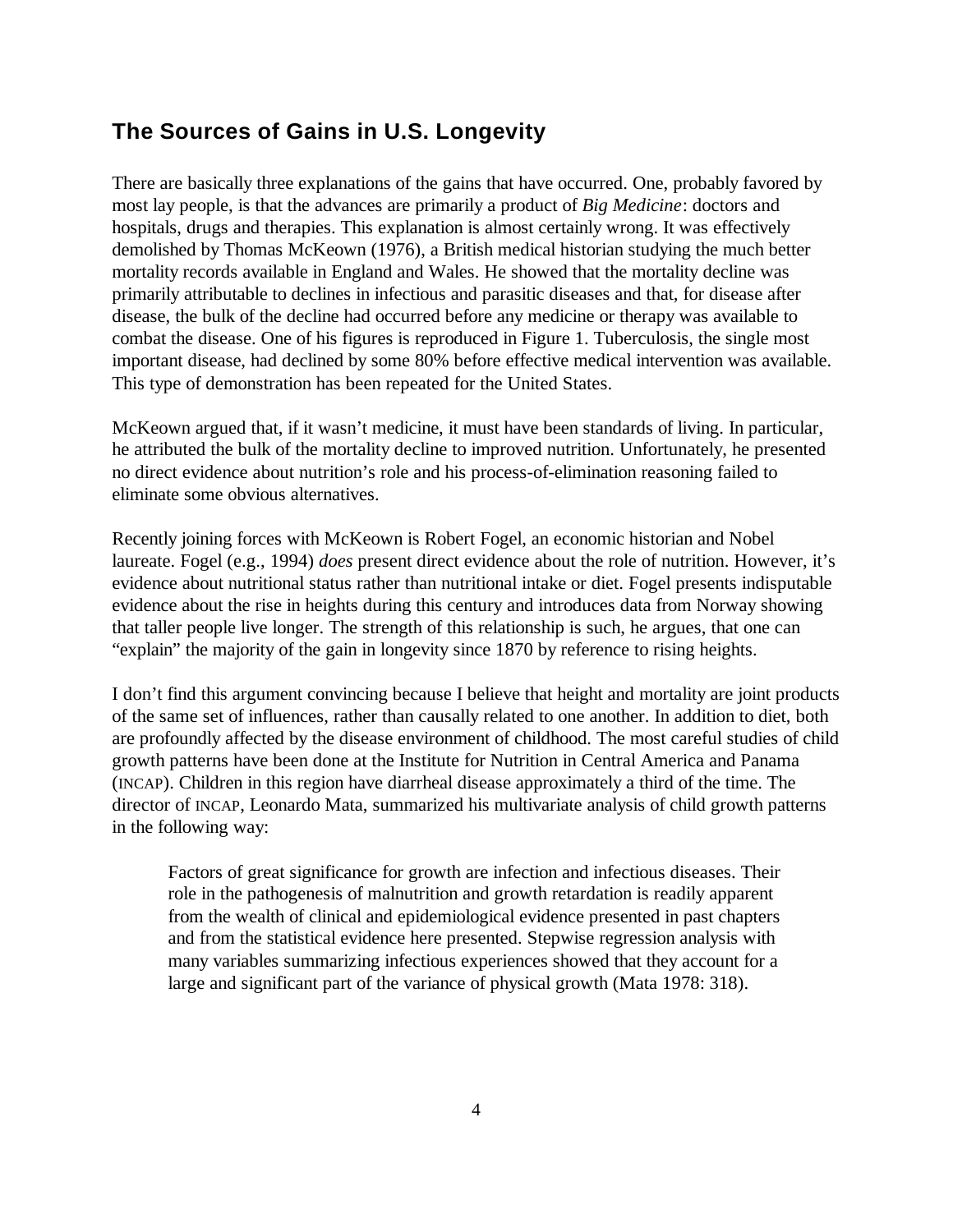

Figure 1. Respiratory tuberculosis: death rates standardized to the age-sex distribution of the 1901 population. Source: McKeown et al. (1975).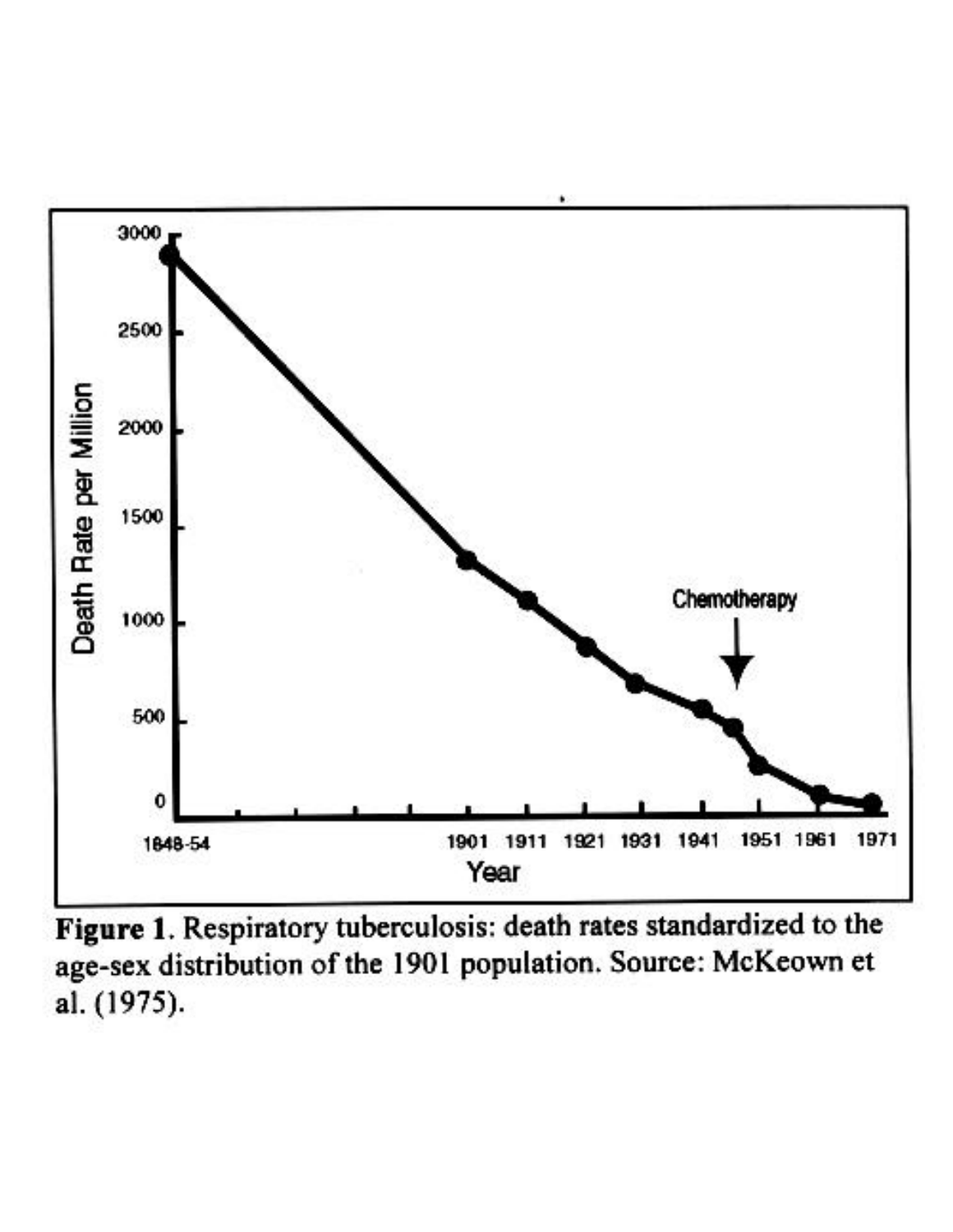A second problem with the dietary explanation for the United States is that it was already a very well-fed country by 1900. In fact, dietary reconstructions from direct inquiries suggest that the average daily caloric consumption per adult equivalent was about 3700, higher than today (Preston and Haines 1991).

A third problem with the explanation is that it is inconsistent with international evidence. Figure 2 shows that the relationship between life expectancy and income per capita (in constant dollars) has shifted dramatically in the course of the 20th century (Preston 1975). Only about 20% of the increase in life expectancy between the 1930s and the 1960s is attributable to movements along the curve— to gains in income and the attendant improvements in diet— while 80% is attributable to exogenous shifts in the curve.

So if it wasn't Big Medicine and it wasn't diet, what was it? I'll briefly summarize a book and several articles that I've written on this subject with several collaborators (Preston and Haines 1991; Ewbank and Preston 1990; Condran and Preston 1994). These focus on the first half of the century, when the gains in life expectancy were fastest. I believe that the essential element in the gains was an enormous scientific breakthrough— the germ theory of disease. This theory was empirically validated in the 1880s and was beginning to displace the misguided miasma theories by the turn of the century. While the new theory led to few practical drugs, it led to an entirely new approach to preventative medicine, practiced both by departments of public health and by individuals. In the 1880s and 1890s, the main preventative measure practiced by individuals was the building of "stench traps" to keep miasma from entering the home. The main initiatives of public health officials were, quite sensibly, improvements in water supply and sewage disposal. But the criterion for success was sight and taste and odor, rather than bacteria counts.

All this changed rapidly. Enlightened public health officials were quick to recognize how the germ theory should guide their practice. Furthermore, by the time of the first White House Conference on Infant Mortality, held in 1909, they realized that rapid advances in longevity required that public officials go beyond their normal domain of public works and attempt to change the personal health practices of individuals. The germ theory provided a number of powerful weapons for doing so. These included boiling bottles and milk, washing hands, protecting food from flies, isolating sick children, and ventilating rooms. Public health officials launched massive campaigns to encourage these practices. In New York City, milk depots were established with the ostensible purpose of distributing milk to indigent mothers but with the real purpose, according to the director, of instructing mothers in hygienic practices. The New York City Department of Health produced one of the nation's first motion pictures, entitled *The Fly Pest*. At the national level, the new Children's Bureau adopted a primary focus on child health. Its pamphlet called *Infant Care* became the largest selling volume in the history of the Government Printing Office, with some 12 million copies sold by 1940. By the 1920s, the bureau was receiving and answering over 100,000 letters a year from parents seeking child care advice.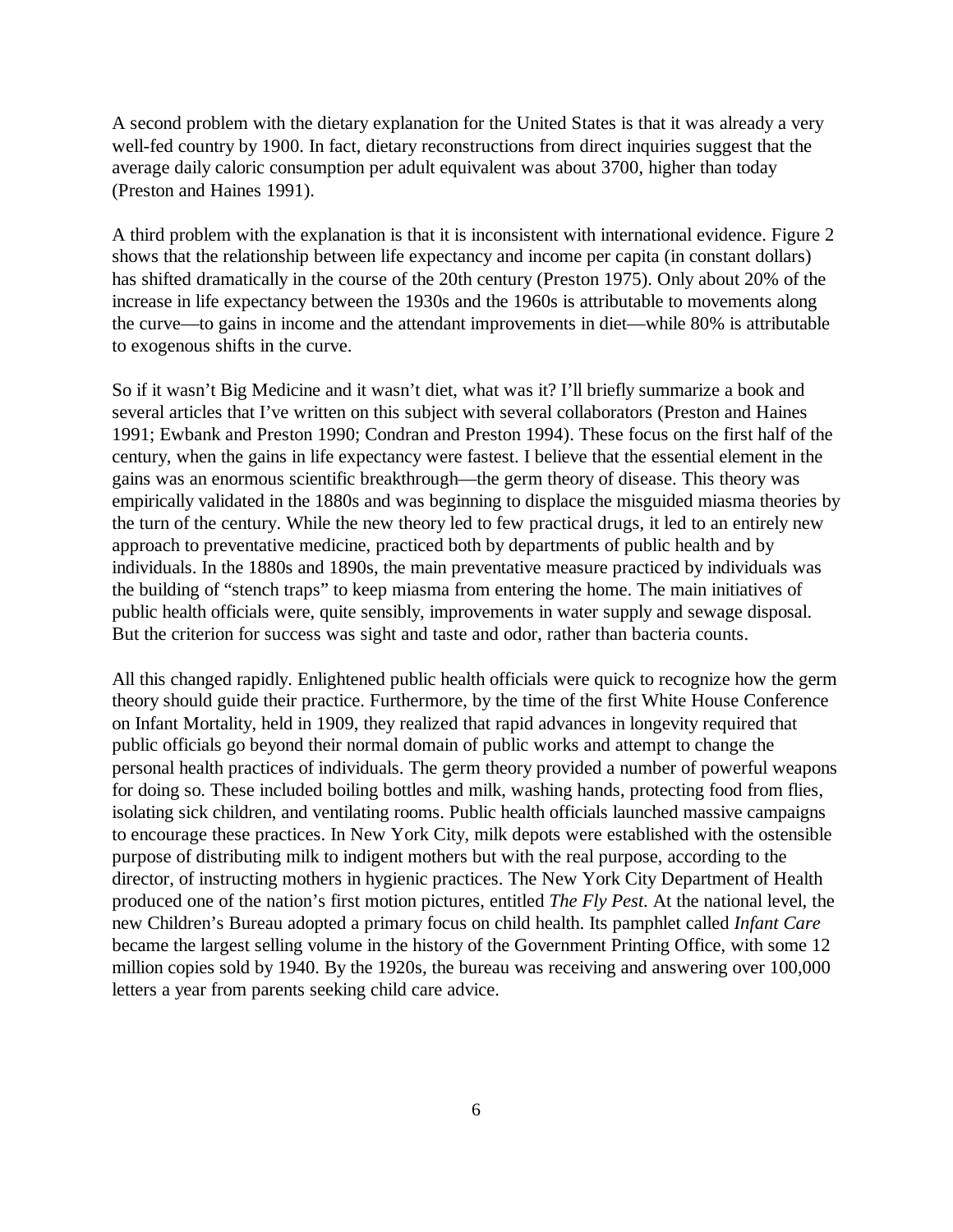

Figure 2 Scatter-diagram of relations between life expectancy at birth and national income per head for nations in the 1900s, 1930s, and 1960s. Source: Preston (1975).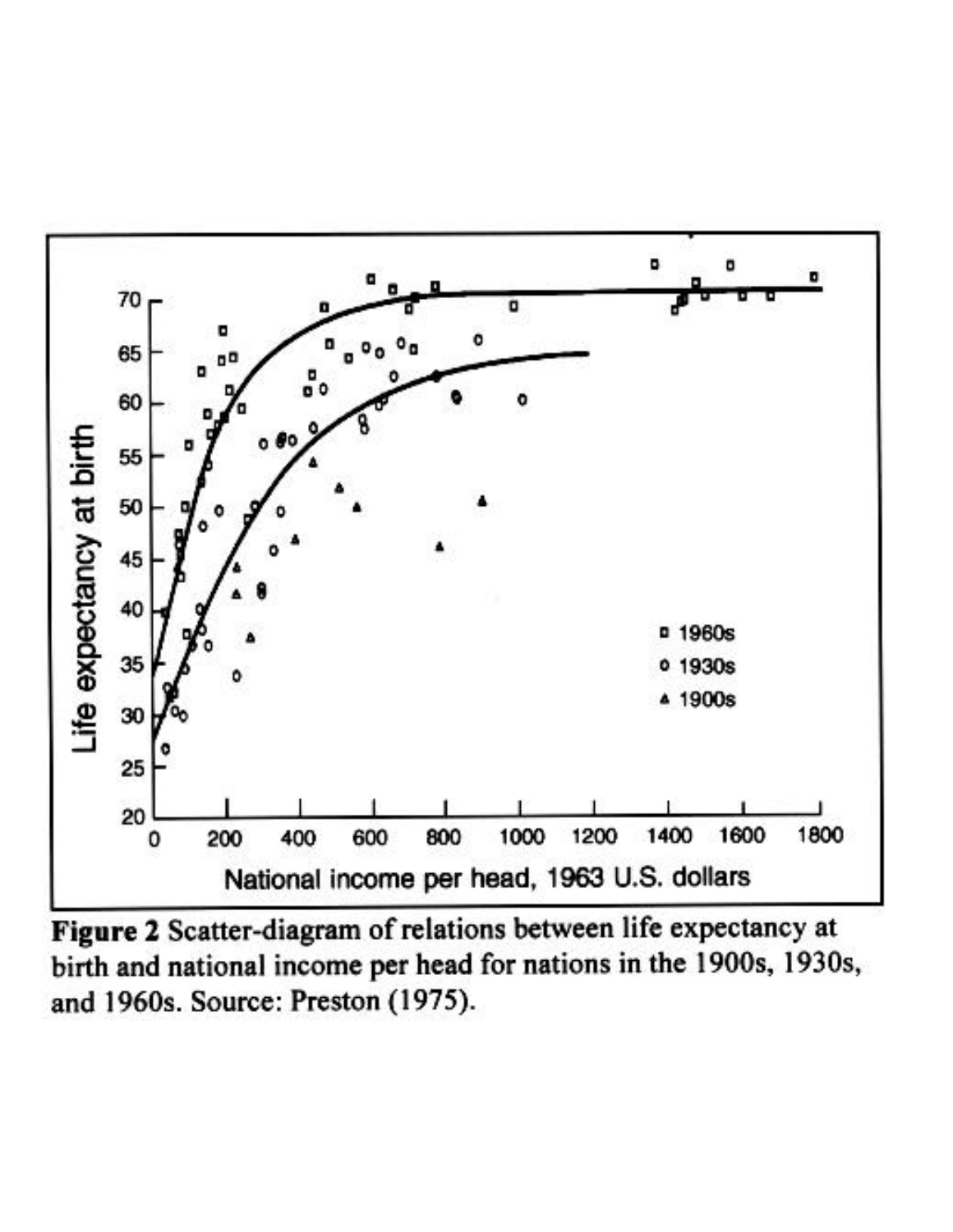One place to look for evidence that personal health care practices were changing in a healthy direction is the distribution of child mortality by social class. My colleagues and I have spent a great deal of effort developing this evidence, including the construction of large samples from the U.S. Censuses of 1900 and 1910. These censuses asked questions on the number of children each woman had borne and the number who were still living at the time of the census. These questions permit a rather fine-grained picture of child mortality at the time. Other informal evidence suggests that the new hygienic practices were being adopted most vigorously among the professional classes. If so, and if they were effective, one should see a widening of social class differences during this period.

Table 1 shows that this is exactly what was happening. At the turn of the century, the children of physicians had mortality that was scarcely better than that for the average child, indicating fairly clearly that physicians had few weapons at their disposal to advance survival. By 1924, the mortality of physicians' children was 35% below the national average. Children of teachers advanced as rapidly, and all professionals made great strides during the period.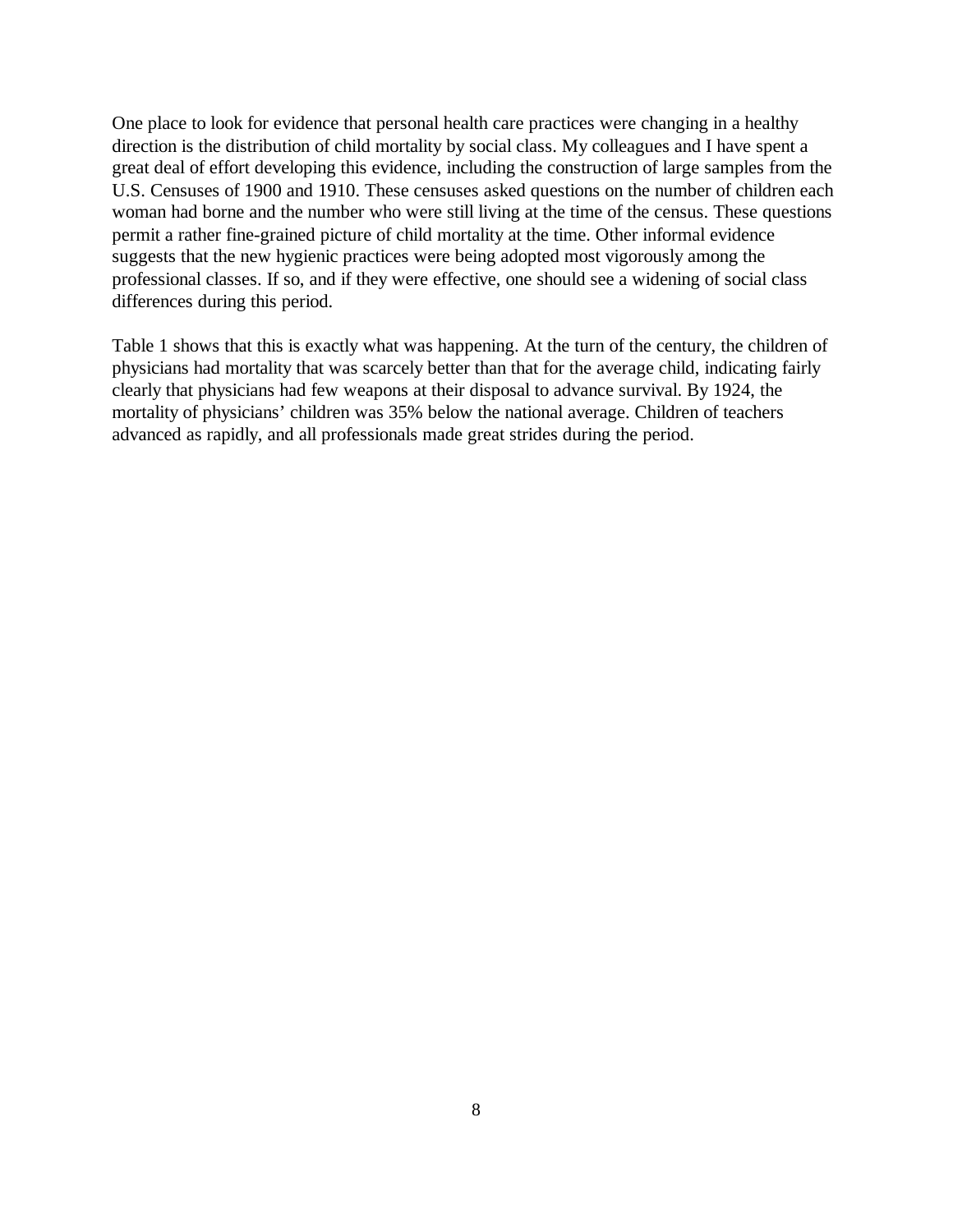| Professionals<br>Physicians, Dentists,<br>Veterinarians<br><b>Teachers</b><br>Farmers | 95<br>100<br>100 | 92<br>92 | 70<br>65 |
|---------------------------------------------------------------------------------------|------------------|----------|----------|
|                                                                                       |                  |          |          |
|                                                                                       |                  |          |          |
|                                                                                       |                  | 104      | 61       |
|                                                                                       | 86               | 90       | 91       |
| <b>Farm Laborers</b>                                                                  | 111              | 117      | 117      |
| Manufacturing                                                                         |                  |          |          |
| Managers                                                                              | 81               | 95       | 71       |
| Foremen                                                                               | 100              | 108      | 91       |
| Laborers                                                                              | 136              | 136      | 126      |
| All Children                                                                          | 100              | 100      | 100      |

#### **Table 1.** Indexes of Relative Child Mortality by Selected Father's Occupations: United States, 1895-1924

So this explanation emphasizes a fundamental scientific advance, the germ theory, as implemented by public officials and, perhaps more importantly, aggressively disseminated by them to an extremely eager audience. Public health officials were heroes. Shortly after his death in 1923, Cornell University students and faculty proclaimed Herman Biggs, former Public Health Commissioner of New York City and then of New York State, their most outstanding alumnus. It's hard to imagine a bureaucrat of any stripe, let alone a health commissioner, receiving such an accolade today.

## **The Period Since 1950**

By midcentury, infectious diseases had been essentially brought under control, aided finally by a major medical advance, antibiotics, in the 1940s. The prominent diseases were now the chronic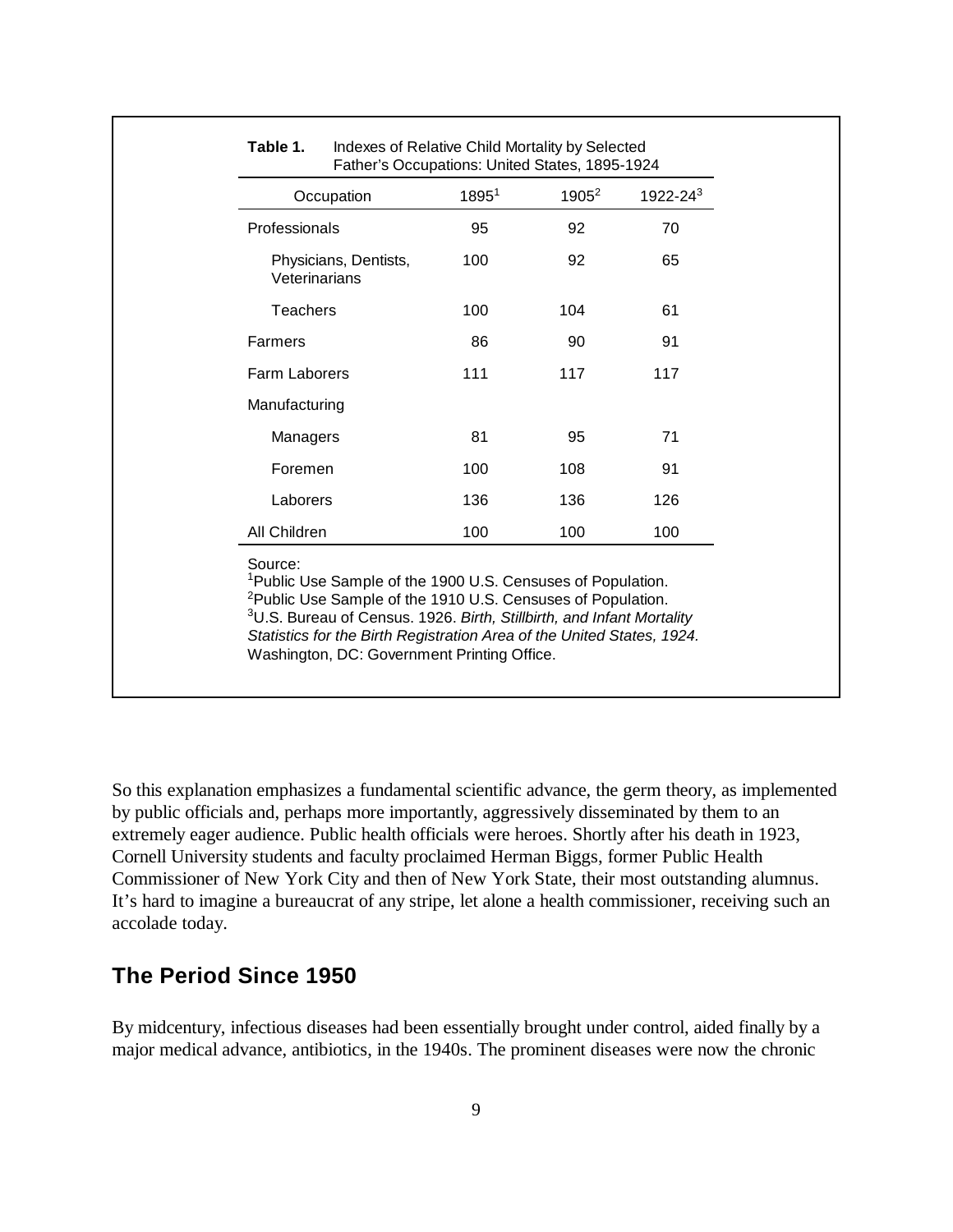diseases of adulthood, especially circulatory diseases and cancer. Did this mean an end to mortality improvements? Many experts thought so at the time, and all projections anticipated a slowdown in rates of improvement. Confirming the fears, adult male mortality in the United States did appear to stall in the 1950s and early 1960s. My dissertation in 1968 argued that the stall was temporary and reflected the rapid postwar uptake of cigarette smoking by men (Preston 1970). I was right.

In a powerful paper published in the *Journal of the American Statistical Association*, Lee and Carter (1992) show that the average pace of decline in age-specific death rates has been remarkably constant throughout the 20th century. The recession of infectious diseases did not mean an end to mortality decline. In particular, death rates from cardiovascular disease have fallen since the 1960s by approximately 50% on an age-adjusted basis (U.S. National Center for Health Statistics 1995, p. 97). Exactly how this happened is, I believe, more mysterious than the gains in longevity during the first half-century. The spread of drugs to control high blood pressure is certainly part of the story. So may be advances in cardiovascular surgery and in the emergency treatment of heart attacks. Big Medicine is quite possibly playing a larger role during this period. But in one important respect the decline in cardiovascular disease is repeating the pattern of the change in child mortality earlier in the century.

Figure 3 is drawn from a paper by Feldman et al. (1989), who investigate how mortality declines at older ages between 1960 and 1980 were distributed by educational attainment. As indicated in the figure, the mortality declines, especially for males, have been largest among better educated people. Irma Elo and I have replicated this result on a larger and more recent data set using Gini coefficients and slopes and other measuring devices (Preston and Elo 1995).

We are unquestionably in another period of widening class differentials in mortality, especially for men. As in the earlier period, it seems likely that changes in personal health behaviors are implicated in this pattern. Most obviously, there has been a huge reduction in smoking by better educated people. When the Surgeon General's report on the health hazards of smoking appeared in 1964, there was basically no difference in the smoking behavior of different educational groups. By 1987, only 17% of male college graduates smoked, compared to 41% of high school dropouts (U.S. National Center for Health Statistics, 1989). Smoking is not the only health behavior that differentiates the groups. Epidemiologic investigations suggest that physical inactivity, animal fat consumption, obesity, and nearly all other damaging behaviors are more prominent among persons with less schooling (e.g., Shea et al. 1991; Winkleby et al. 1992). The one differential in mortality that has begun to narrow— for the first time in the 20th century— is that between males and females, probably because males have abandoned smoking at a faster clip than females.

Figure 3 is also important for what it doesn't show. A revolutionary change in access of older people to Big Medicine— Medicare— was implemented between the two observations. Above age 65, Medicare should have had a much bigger impact on the medical opportunities of the poor than of the middle class. But the mortality differentials clearly grew wider instead of narrower. Elo and I concluded that on all measures the inequality trends were more adverse for persons aged 65+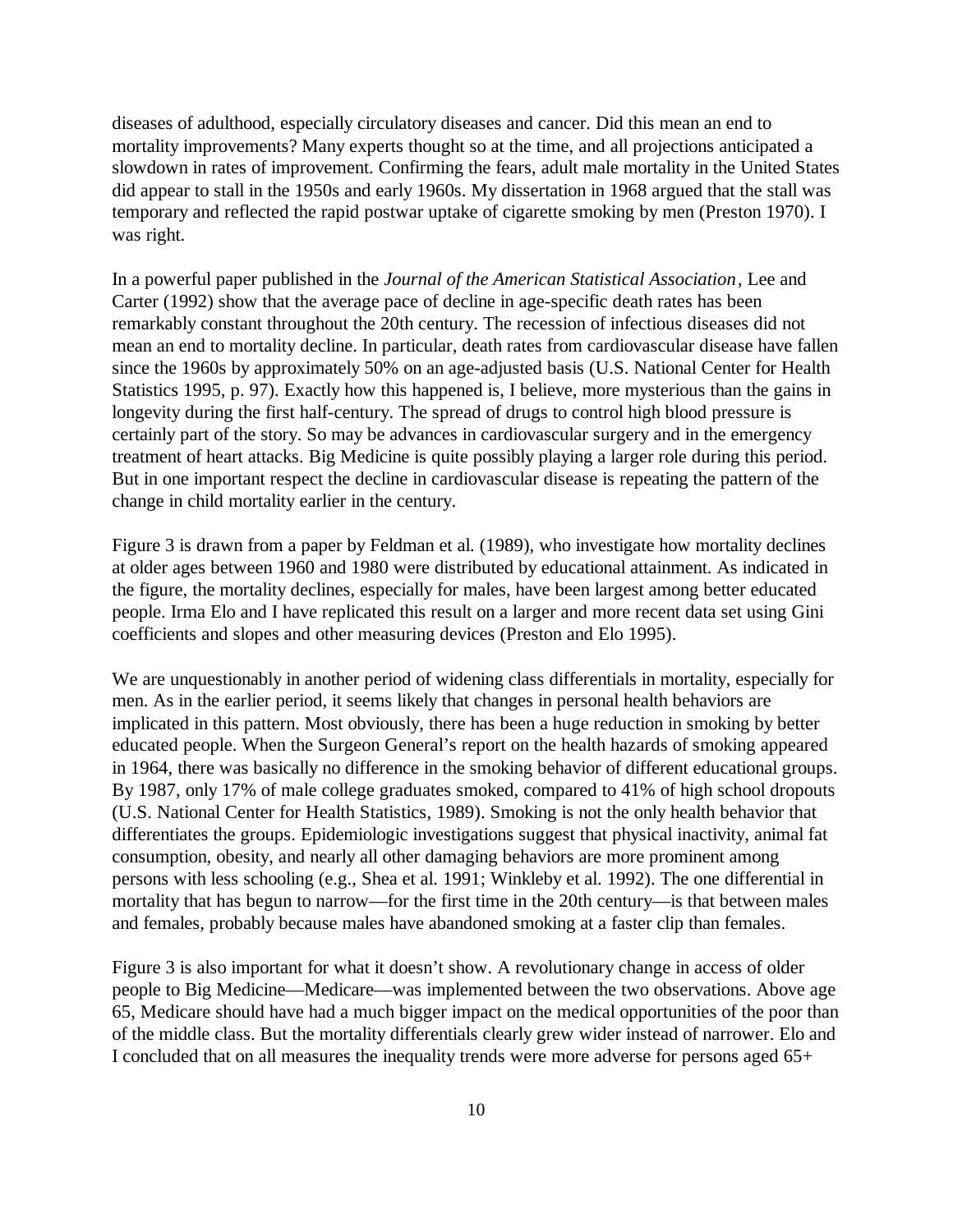

Figure 3 Estimated annual death rates by age at death, sex, and educational attainment among white persons aged 55-84 years, United States, 1960 and 1971-84. Source: Feldman et al. (1989).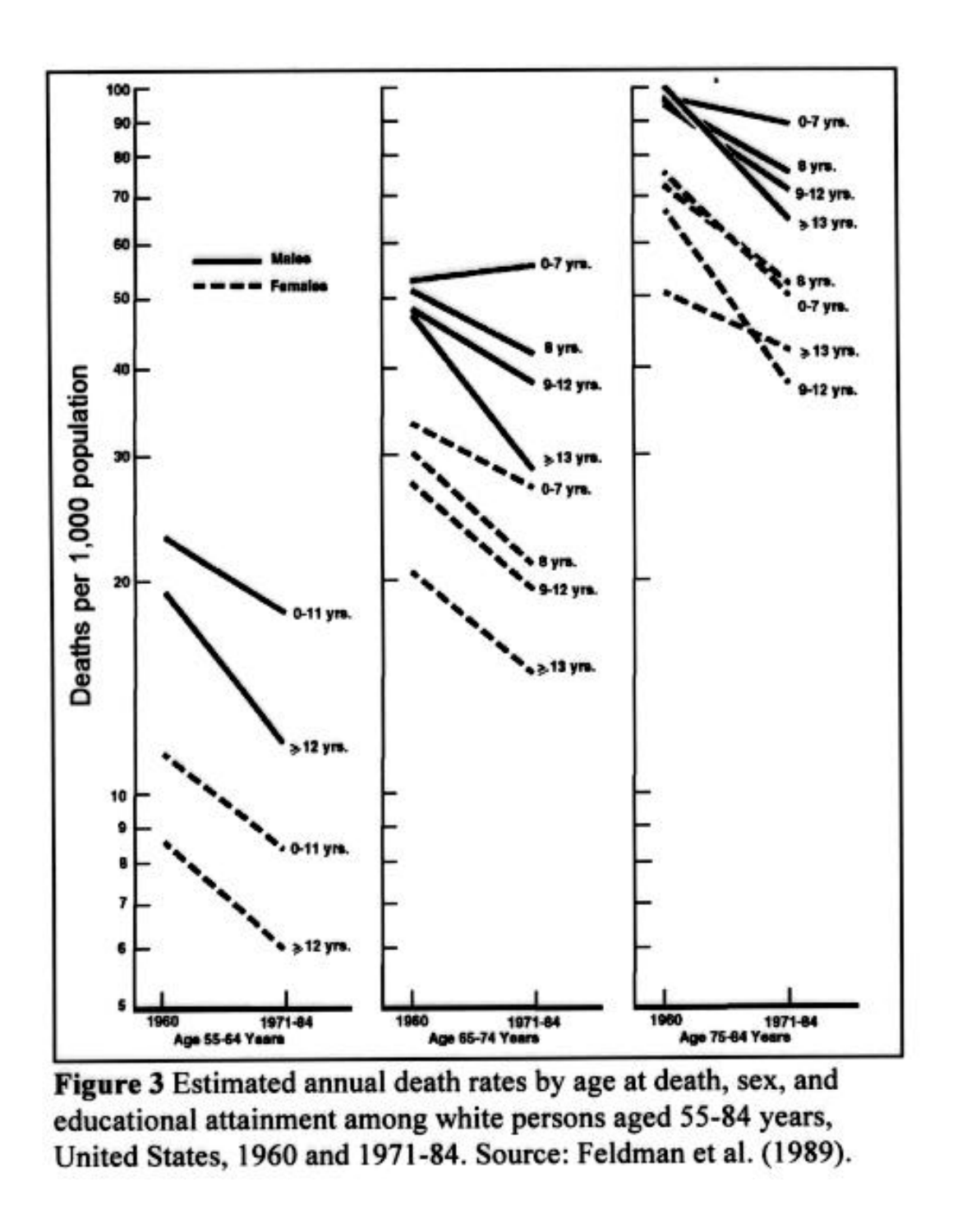than for persons aged 25-64. Medicare did not leave a visible mark on these differences, nor on mortality trends by age. This experience repeats the postwar British experience. After the National Health Service was introduced in 1948, social class differences in mortality widened (Pamuk 1985).

These results clearly bear upon the debate over health care reform. My own guess is that extending Medicare-like entitlements to the entire population would have very minor effects on mortality levels. It probably wouldn't keep many people alive for much longer. There are other outcomes of interest, of course, and there may be many other reasons to move in this direction. But one important outcome measure suggests that unequal access to Big Medicine has not been a critical factor in the health of the American population.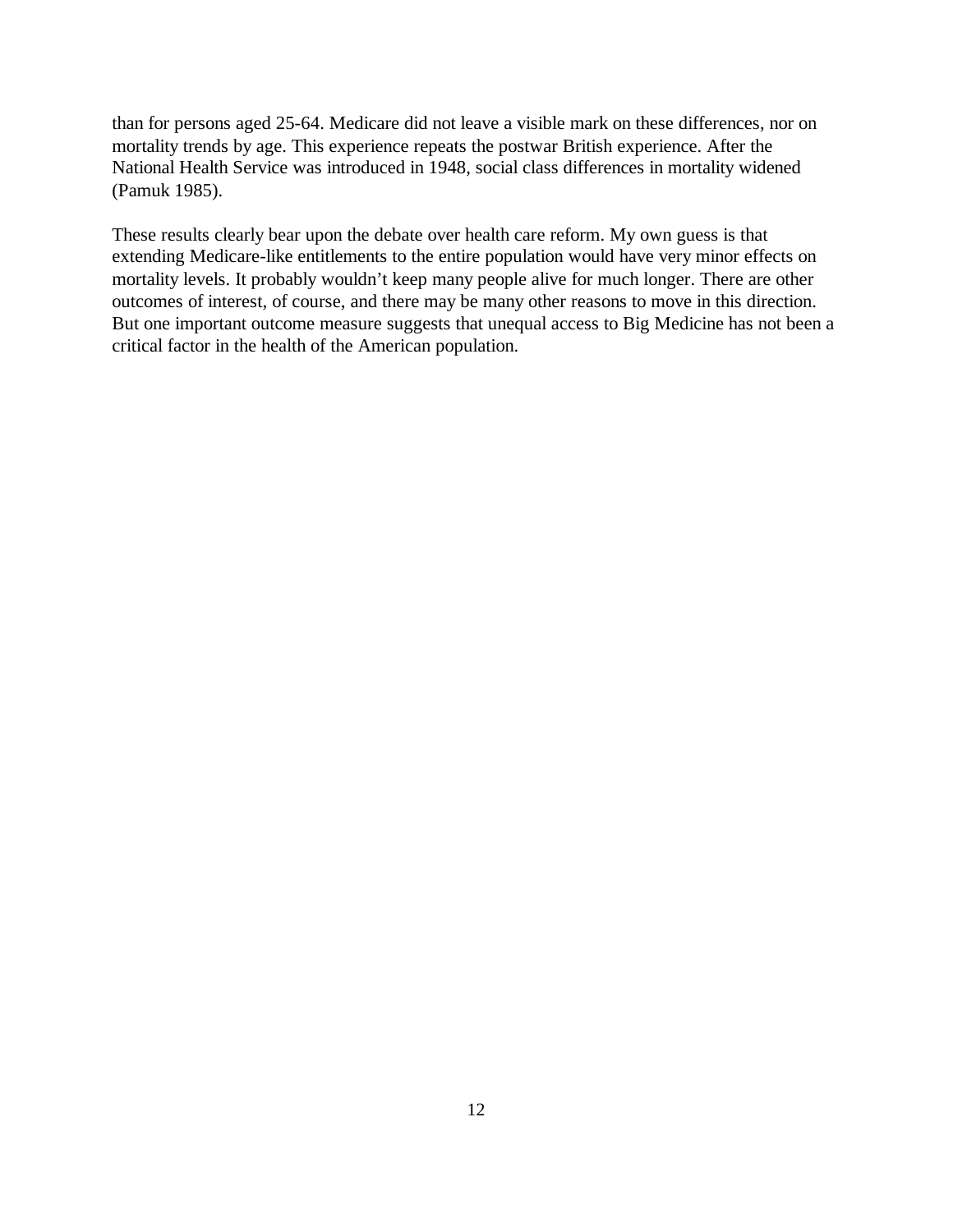## **The Future of Longevity**

Every silver lining has a cloud. The great longevity triumphs of the 20th century will, if extended into the 21st century, pose a major additional threat to the fiscal viability of the Social Security system. Simulations done by the Social Security Administration and presented in the 1995 Trustees Report show that the 75-year actuarial balance of the Social Security fund is more sensitive to the future of mortality than it is to uncertainty in any other series: fertility, immigration, real wage growth, inflation, real interest rates, and disability incidence and termination rates. If mortality declines rapidly rather than slowly, the deficit grows by 1.5% of total taxable payroll over the 75-year period. The sensitivity is all the more noteworthy because the Social Security Administration has a narrower band of uncertainty in its mortality forecasts than does the U.S. Census Bureau, the other federal agency making population projections (Preston 1993).

In their intermediate projection series, the Social Security Administration assumes that age-sexadjusted death rates will fall by a total of 35% in the 75-year period starting in 1994. By historical standards, this is a very slow decline. In the first 75 years of the century, the age-sex-adjusted death rate fell by 59%, which amounts to *two* reductions of 35%; in the last 75 years, it also fell by 59% (compiled from Social Security Administration 1992, p. 9). The most recent reduction of 35% in death rates required only 38 years, half of the time allotted by the Social Security Administration. Lee and Carter's (1992) stochastic projections of U.S. life expectancy, based on the regularities they observed throughout the 20th century, show that the *intermediate* Social Security projection for the year 2065 of 80.5 years lies below their 95% confidence interval. Lee and Carter's forecast for 2065 is a life expectancy of 86.1 years. The Social Security intermediate projection of 80.5 years in 2065 is only one year above the life expectancy that Japan has already achieved. Japan's life expectancy at birth in 1994 was identifical for both males and females to that projected for the United States in 2050.

I served on a Social Security Advisory Council Task Force on Assumptions and Methods that completed its report in late 1995 (Technical Panel 1995). We asked the Social Security actuaries to justify the projection of a sharp slowdown in rates of mortality improvement. Their argument was that the successes of the past were unrepeatable; the great gains had already been made. In earlier years, the actuaries would refer to expert opinion that they had elicited, but this it no longer done. It's an in-house consensus.

And it may prove to be correct. But I am skeptical. The factors that have been at work throughout this century will still be at work in the next. Even with no additional advances in knowledge about disease processes, there is enormous scope for changes in risk factor distributions, especially in personal health behaviors, to reduce mortality. In a series of papers, Ken Manton has attempted to predict what life expectancy would be if people behaved in the healthiest manner. These efforts rely on data from the Framingham study, from the Alameda county HMO, from Mormon high priests, Seventh Day Adventists, and Harvard alumni. Using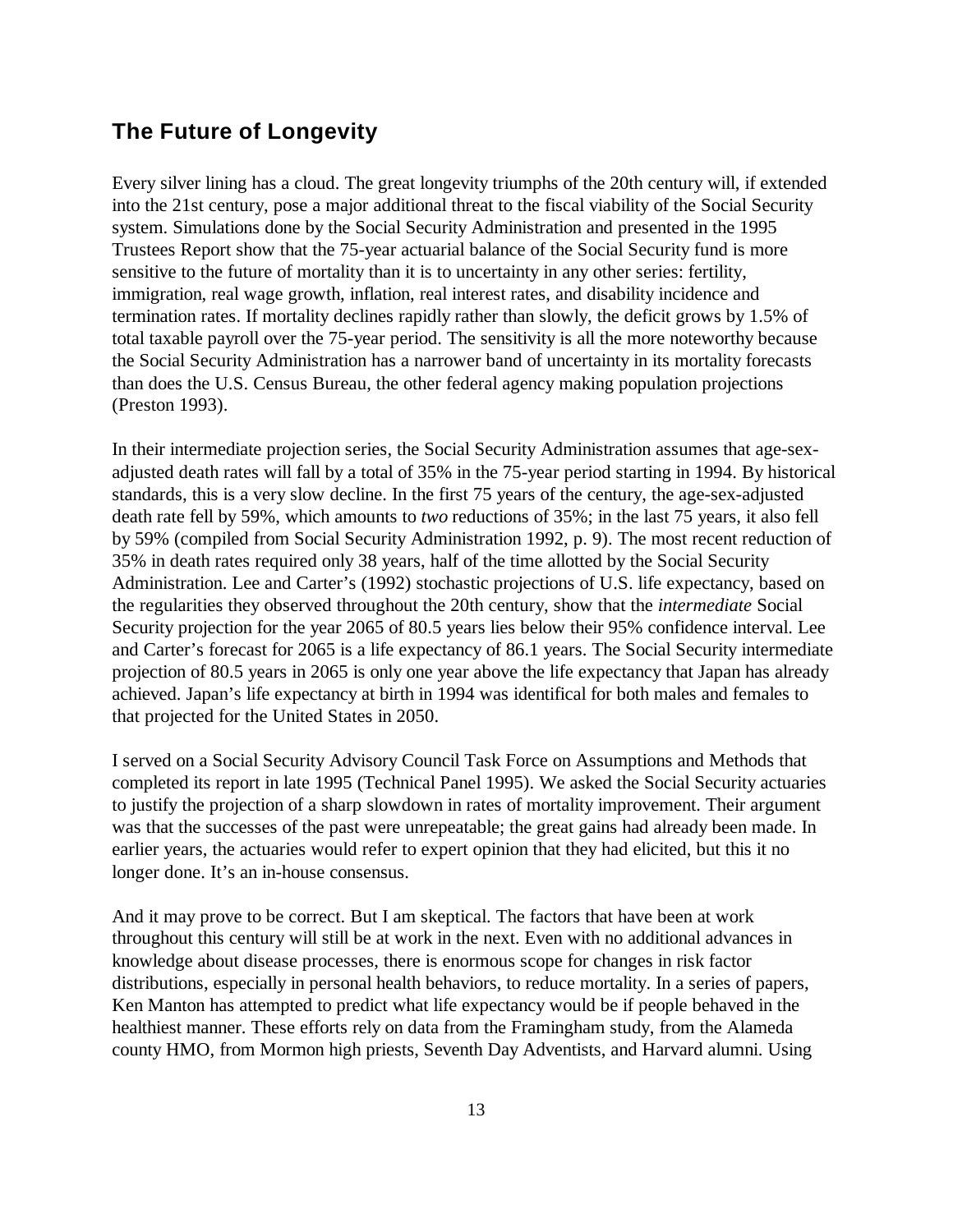either simple or complex procedures, he typically finds life expectancies in the 90s or even low 100s for both men and women if optimal lifestyles were adopted (e.g., Manton et al. 1991). The adoption of healthier lifestyles will be facilitated by improvements in educational distributions at older ages; bear in mind that about two-thirds of the population aged 85-89 in 1990 did not complete high school (Preston 1993).

Later-born cohorts have also had healthier childhoods and subsequent life histories. Among other things, they've had less exposure to the infections that are important risk factors in later development of cancers of the stomach, liver, and uterus, of ulcers, cirrhosis of the liver, and rheumatic heart disease.

The medical research establishment is extremely well-fortified and enjoys enormous popular support; witness the recent increases in funding for the National Institutes of Health. And its products find a very receptive audience, so much so that nearly every issue of the *New England Journal of Medicine* is an occasion for a report in the national news. The demand for these products seems certain to grow as the baby boomers start to brush up against chronic diseases. I suspect that we are only scratching the surface of what bioengineering and gene therapy will be able to do in the next 75 years.

## **Adaptations**

How should the Social Security system react to a surge of unexpected arrivals at the drinking fountain? My own view is that a tax increase would be a mistake. The Social Security tax is obviously highly regressive. Over a representative lifetime, its regressivity is compensated by a very progressive benefit structure. But it seems to me that we're beyond the point where anyone can guarantee a close connection between an individual's contributions and his or her eventual benefits. In a period when the income distribution is already pulling apart, making the tax structure more regressive and promising eventual compensation would add insult to injury.

A more appealing adaptation would be to raise the age of entitlement for benefits. Using 1987 data, it appears that a one-year gain in life expectancy at birth would require about a 3.5% reduction in benefit schedules or an equivalent increase in taxes (Lee and Tuljapurkar 1996). I estimate that annual balance could be restored by raising the age at retirement by roughly one-half year. So if life expectancy by 2050 grew by 5 more years than Social Security projects, which is about the rate of disagreement that we are discussing, then the ages of early and normal retirement would have to be raised by about two and one-half years. Such a change would be mildly regressive, since death rates are higher for low earners and they are less likely to survive from the previous ages of entitlement to the new ages. So some rejiggering of benefits may be necessary in the interests of equity.

I suspect that the logic of linking a change in retirement age to changes in life expectancy would be understandable to most participants, certainly more so than discussions of age structure and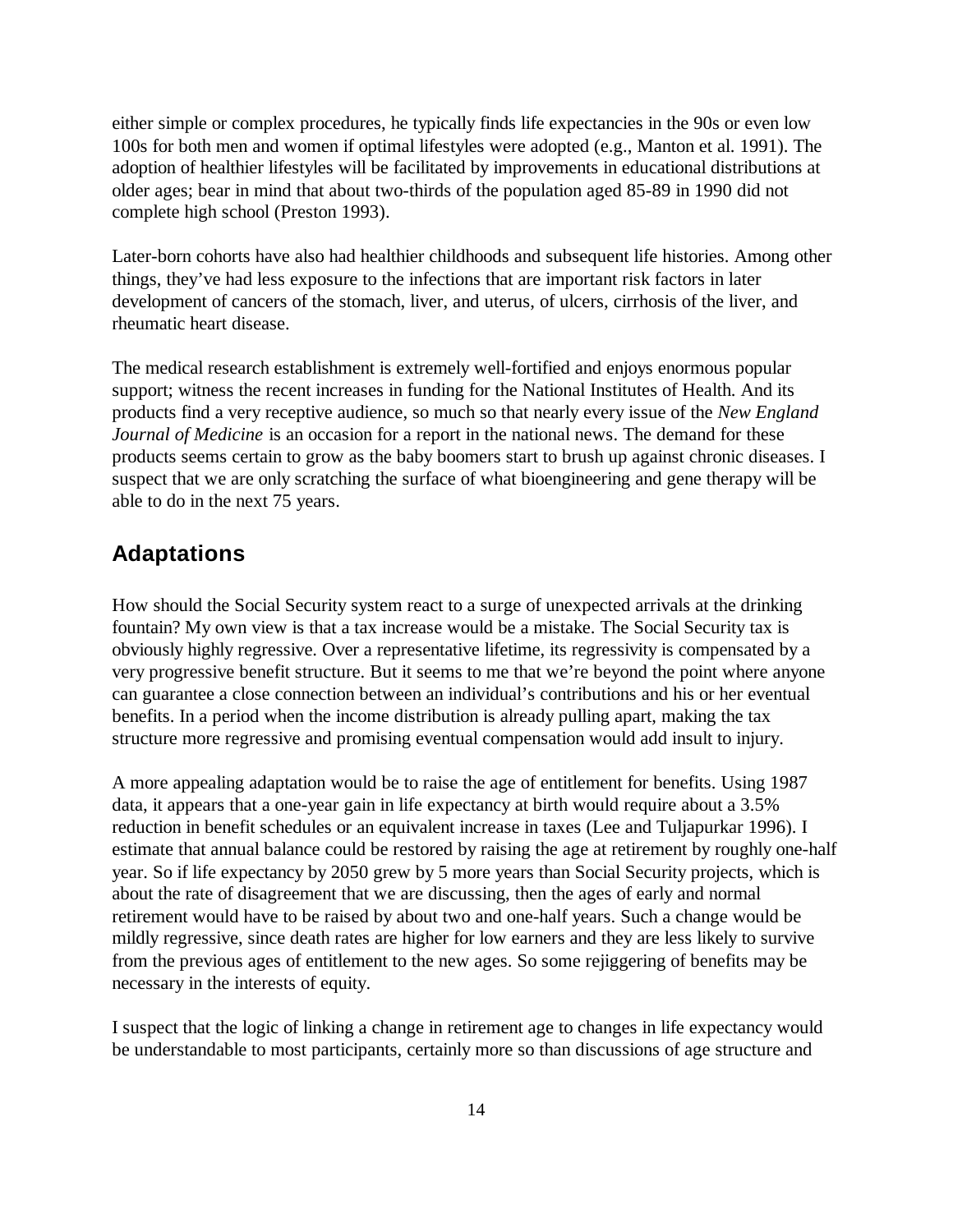generational equity. It makes clear on an individual level how progress sometimes comes at a cost, probably a minor one in most people's eyes relative to the tremendous gains in longevity that they have enjoyed. The link is sometimes being made already in the popular press, although not in statements from the Social Security Administration. Out in front on this issue is Sweden, which has explicitly indexed its retirement benefits to changes in life expectancy.

The linkage has a certain appealing symmetry. Social Security insures individuals against the risk of living too long. Yet the greatest risk for the system itself is that too many individuals will succeed in doing so. To gain control over the major source of uncertainty in the system, it makes sense to share the risk with the beneficiaries.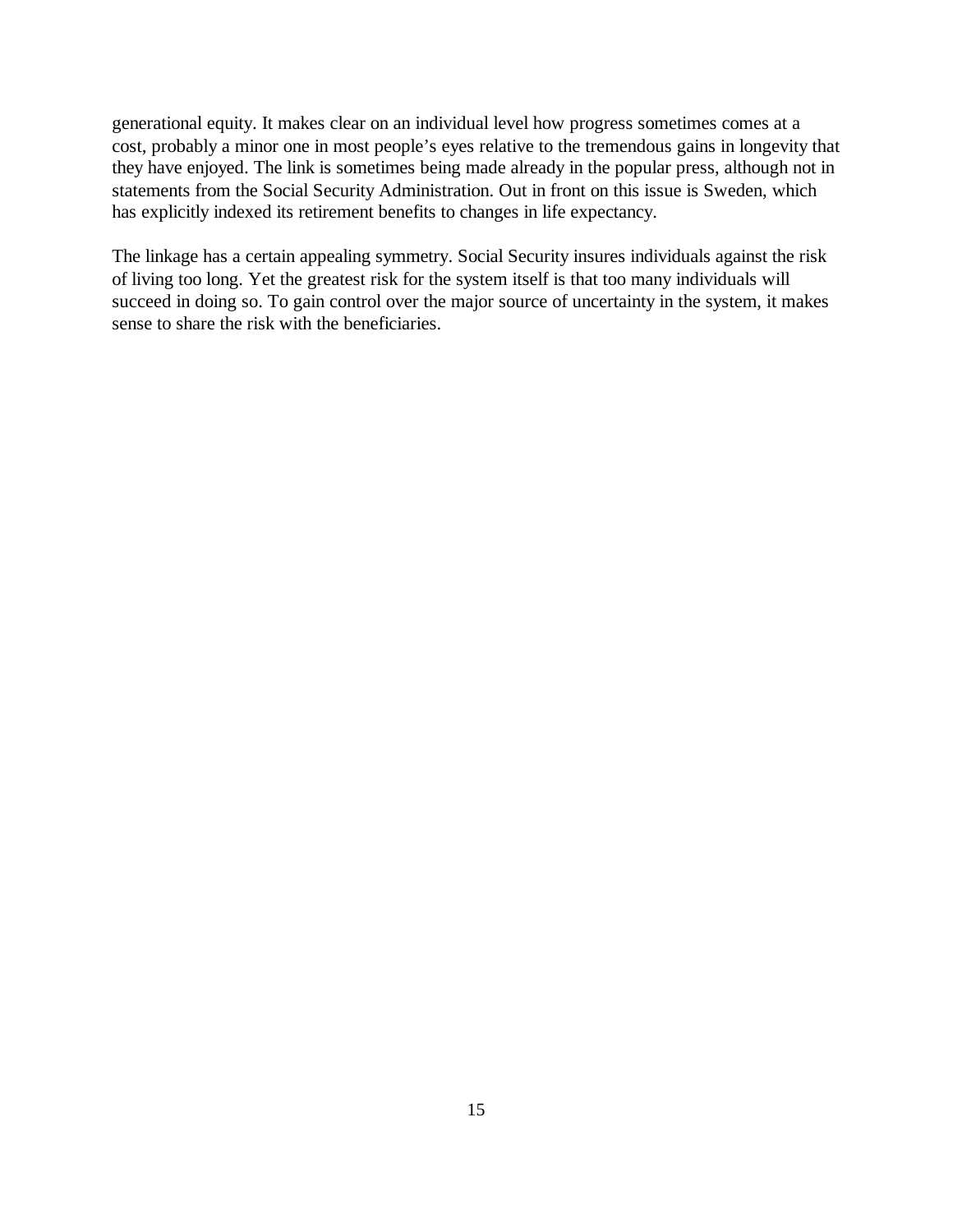## **References**

- Condran, G. and S. Preston. 1994. "Child Mortality Differences, Personal Health Care Practices, and Medical Technology." In Lincoln C. Chen, Arthur Kleinman, and Norma Ware, eds. *Health and Social Change in International Perspective*. Cambridge: Harvard University Press.
- Ewbank, D. and S. Preston. 1990. "Personal Health Behavior and the Decline in Infant and Child Mortality: The United States, 1900-30." In J. Caldwell, ed. *What We Know About Health Transition.* Canberra: Australia National University.
- Feldman, J.J., D. Makuc, J. Kleinman, and J. Cornoni-Huntley. 1989. "National Trends in Educational Differentials in Mortality." *American Journal of Epidemiology*, Vol. 129: 919- 933.
- Fogel, Robert W. 1994. "Economic Growth, Population Theory, and Physiology: The Bearing of Long-Term Processes on the Making of Economic Policy." *American Economic Review*, Vol. 84: 369-395.
- Lee, Ronald D. and Lawrence Carter. 1992. "Modeling and Forecasting the Time Series of U.S. Mortality." *Journal of the American Statistical Association*, Vol. 87: 659-671.
- Lee, Ronald and Shripad Tuljapurkar. 1996. "Death and Taxes: How Longer Life Will Affect Social Security." Unpublished manuscript, Department of Demography, university of California, Berkeley.
- Manton, Kenneth G., Eric Stallard, and H. Dennis Tolley. 1991. "Limits to Human Life Expectancy: Evidence, Prospects, and Implications."*Population and Development Review*, Vol. 17:603-638.
- Mata, Leonardo J. 1978. *The Children of Santa Maria Cauque: A Prospective Field Study of Health and Growth*. Cambridge: MIT Press.
- McKeown, Thomas. 1976. *The Modern Rise of Population.* New York: Academic Press.
- McKeown, Thomas, R.G. Record, and R.D. Turner. 1975. "An Interpretation of the Decline of Mortality in England and Wales During the Twentieth Century." *Population Studies*, Vol. 29:391-422.
- Pamuk, Elsie. 1985. "Social Class Inequality in Mortality from 1921 to 1972 in England and Wales." *Population Studies* 39(1):17-31.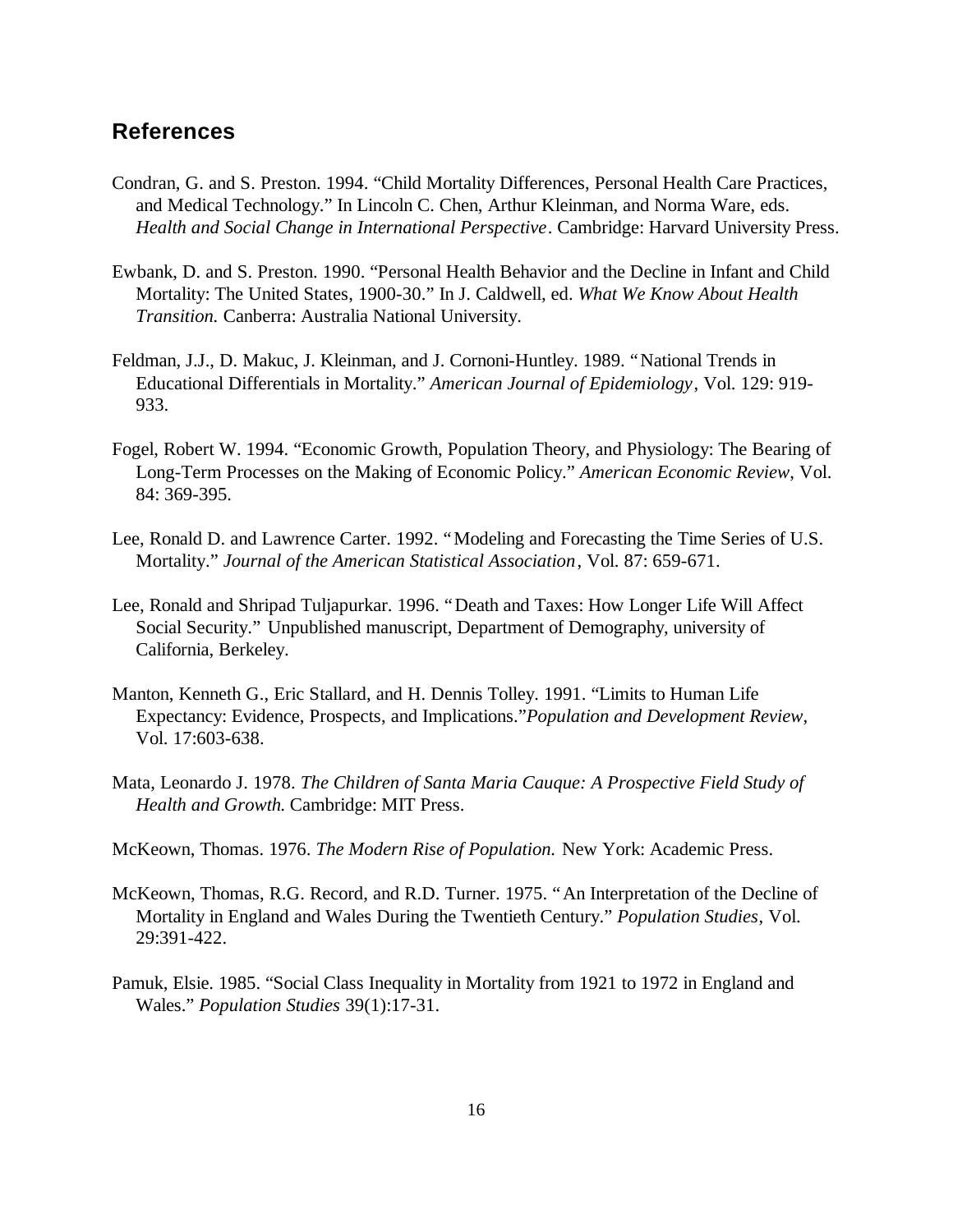Preston, Samuel H. 1993. "Demographic Change in the United States, 1970-2050." In A.M. Rappaport and Sylvester Scheiber, ed. *Demography and Retirement: The Twenty-First Century*. Westport, CT: Praeger Pubs.

\_\_\_\_\_\_\_\_. 1975. "The Changing Relation Between Mortality and Level of Economic Development." *Population Studies*, Vol. 29(2):231-248.

\_\_\_\_\_\_\_\_. 1970. *Older Male Mortality and Cigarette Smoking*. Institute of International Studies, University of California, Berkeley, Population Monograph No. 7.

- Preston, S.H. and I. Elo. 1995. "Are Educational Differentials in Adult Mortality Increasing in the United States?" *Journal of Aging and Health*. Vol. 7(4):476-96.
- Preston, S., D. Ewbank, and M. Hereward. 1994. "Child Mortality Differences by Ethnicity and Race in the United States, 1900-1910." In S. Watkins, ed. *Beyond Ellis Island.* New York: The Russell Sage Foundation.
- Preston, S.H. and M. Haines. 1991. *Fatal Years: Child Mortality in Late Nineteenth Century America.* National Bureau of Economic Research Series on Long-Term Factors in Economic Development. Princeton: Princeton University Press.
- Shea, S., A.D. Stein, C.E. Basch, R. Lantigua, C. Maylahn, D.S. Strogatz, and L. Novick. 1991. "Independent Associations of Educational Attainment and Ethnicity with Behavioral Risk Factors for Cardiovascular Disease." *American Journal of Epidemiology.* Vol. 134:567-582.

Simon, Julian.1995. *The State of Humanity*. Cambridge, MA: Blackwell.

- Social Security Administration. 1992. *Social Security Area Population Projections 1991.* SSA Pub. No. 11-11553. Baltimore: Social Security Administration.
- Technical Panel on Assumptions and Methods, 1994-95 Advisory Council on Social Security. 1995. *Final Report.* Unpublished manuscript.
- Trustees, Federal Old-Age and Survivors Insurance and Disability Insurance Trust Funds. 1995. *Annual Report.* Washington, DC: U.S. Government Printing Office.
- U.S. National Center for Health Statistics. 1989. *Smoking and Other Tobacco Use: United States, 1987.* Vital and Health Statistics Series 10, No. 169. Rockville, Md: National Center for Health Statistics.

\_\_\_\_\_\_\_\_. 1995. *Health: United States 1994.* Hyattsville, Md: National Center for Health Statistics.